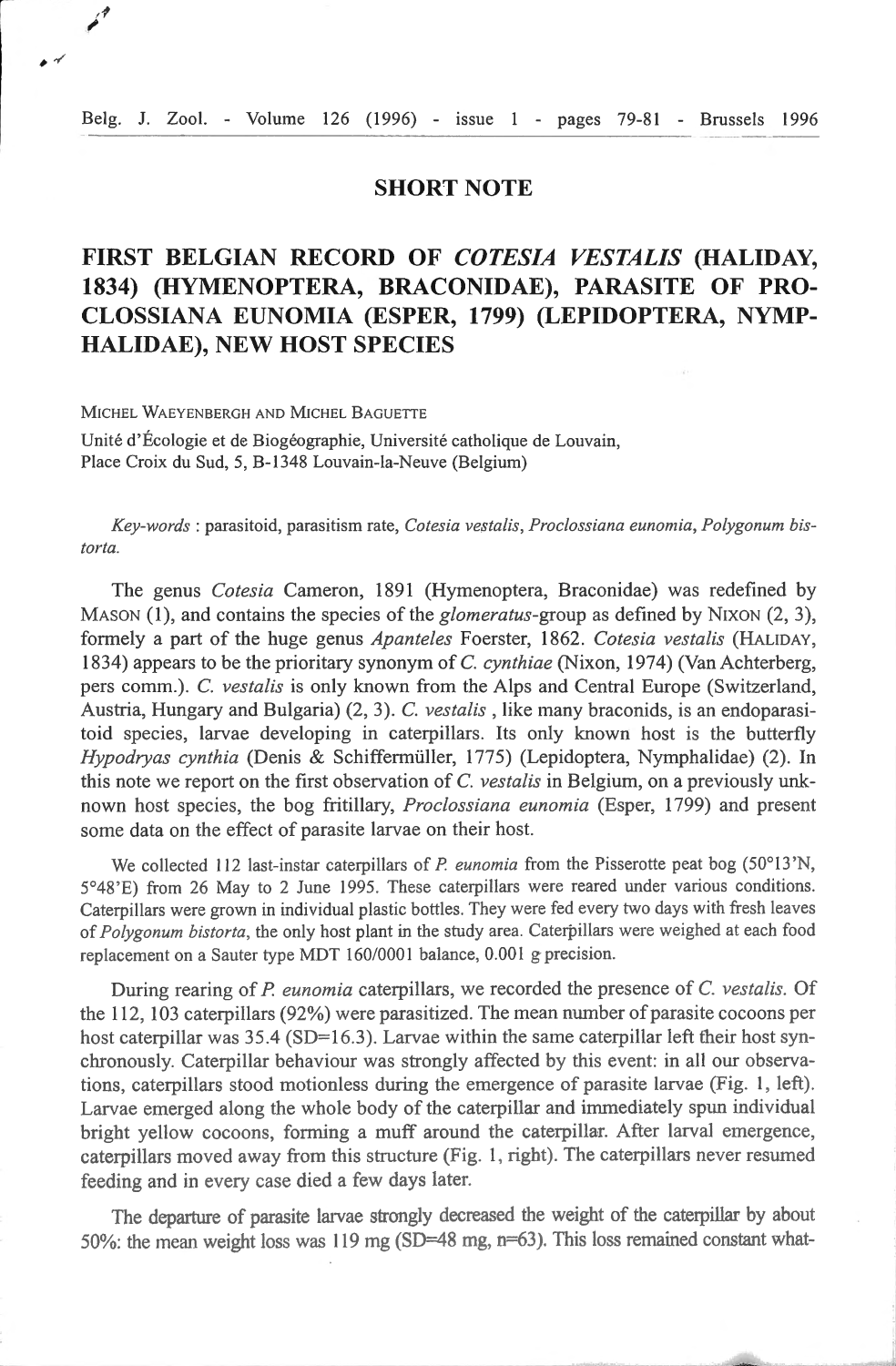ever the developmental conditions of the caterpillar. However, parasite larvae developmental time strongly depended on rearing conditions ( $F_{3.76}$ =46.9; P=0.0001) and is positively related to temperature in controlled conditions ( $F_{1,23}$ =23.6; P=0.0001) (Table 1).



Fig. 1. – Left: emergence of C. vestalis larvae from the body of P. eunomia caterpillar. (1cm =  $0.25$  Lm) – Right: P. eunomia caterpillar escaping from the muff formed by C. vestalis cocoons.  $(1cm = 0.3$  Lm).

## **TABLE 1**

Mean duration of the development of P. eunomia caterpillars before emergence of the parasite larvae at different temperature conditions (time between the collection in the field and the emergence of parasite larvae) Outside = at the back door of the laboratory,  $n = number of caterpillars$ .

|              | Temperature conditions<br>$\sqrt{C} \pm SD$ | n  | duration<br>$(days \pm SD)$ |
|--------------|---------------------------------------------|----|-----------------------------|
| controlled A | $23.5 \pm 1.8$                              | 11 | $5.9 \pm 1.8$               |
| controlled B | $28.8 \pm 1.4$                              | 14 | $3.0 \pm 1.2$               |
| room         | $15.7 \pm 1.8$                              |    | $6.6 \pm 4.3$               |
| outside      | $16.1 \pm 5.2$                              | 50 | $17.7 \pm 5.8$              |

Parasitism affected the developmental time of the host: 4 of the 5 healthy caterpillars pupated before the first emergence of the parasite larvae in the same temperature conditions. The 5 uninfected caterpillars pupated successfully (1 in controlled conditions B and